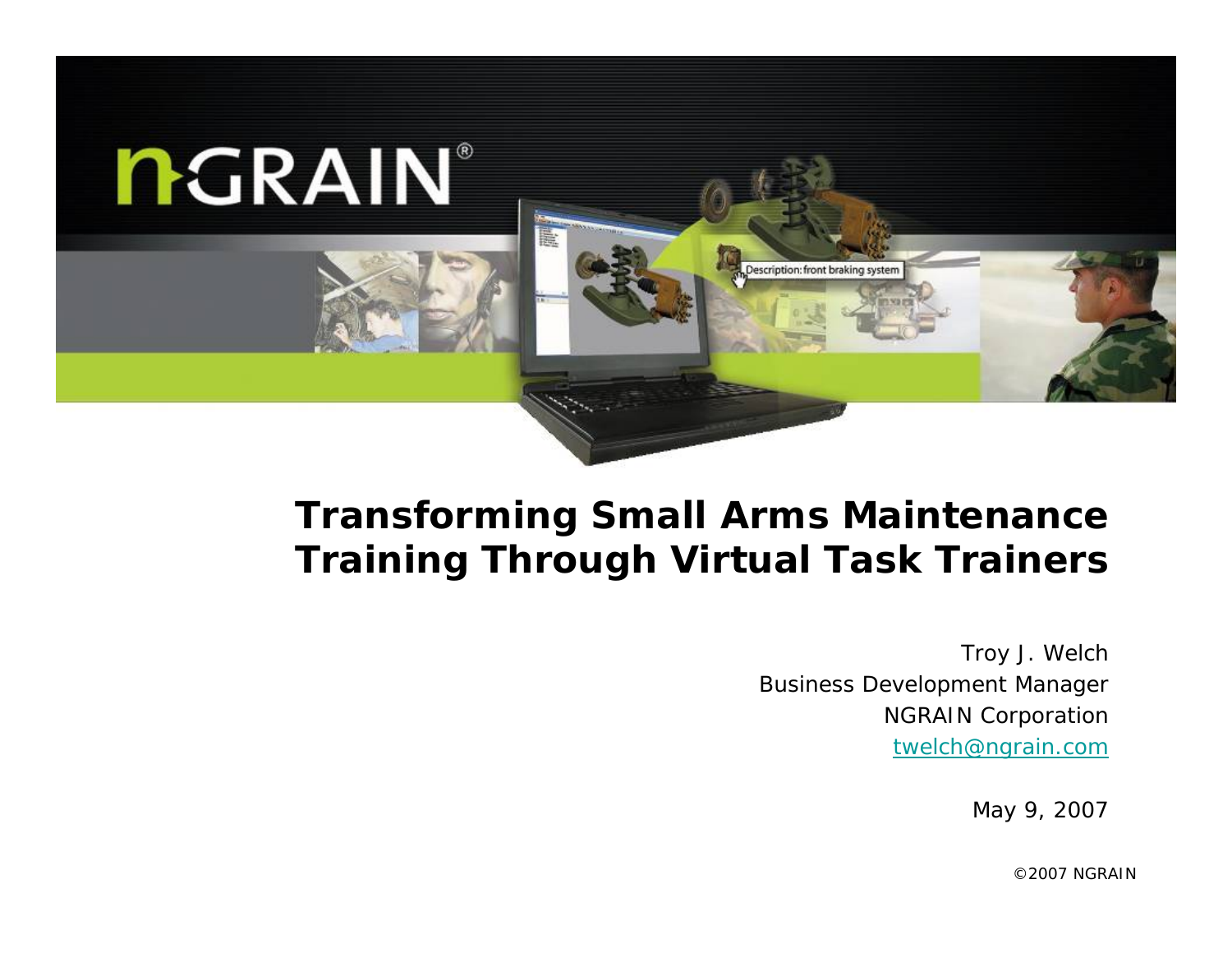*Our new soldiers coming in are not familiar with weapons. That may be good from a society point of view, but not from an Army point of View.*

> *General William S. Wallace, Commanding General US Army Training and Doctrine Command*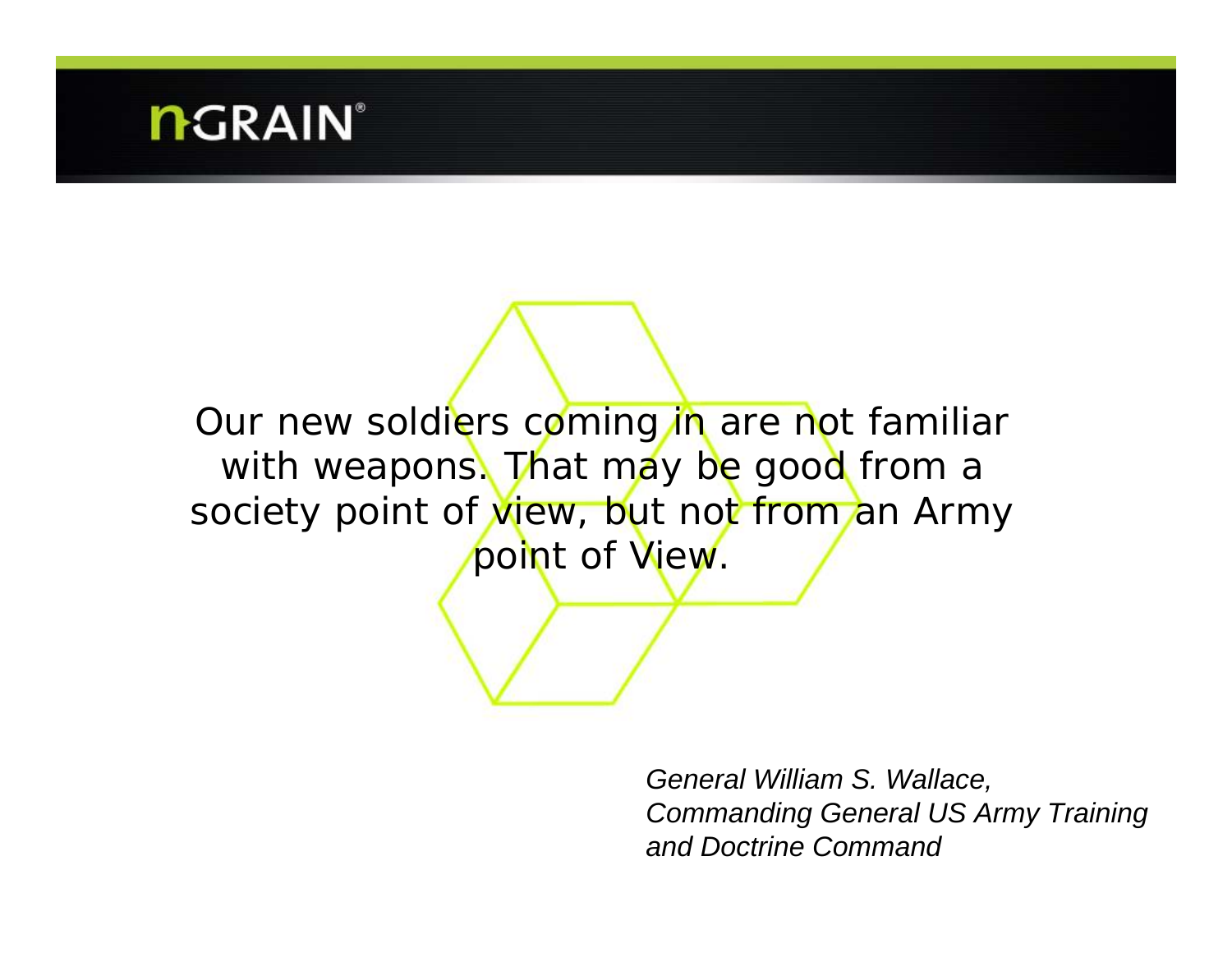### **Agenda**

- $\blacksquare$ Environment
- $\blacksquare$ Current Methods of Training
- $\blacksquare$ Virtual Task Trainers
- $\blacksquare$ Case Studies
- $\blacksquare$ Summary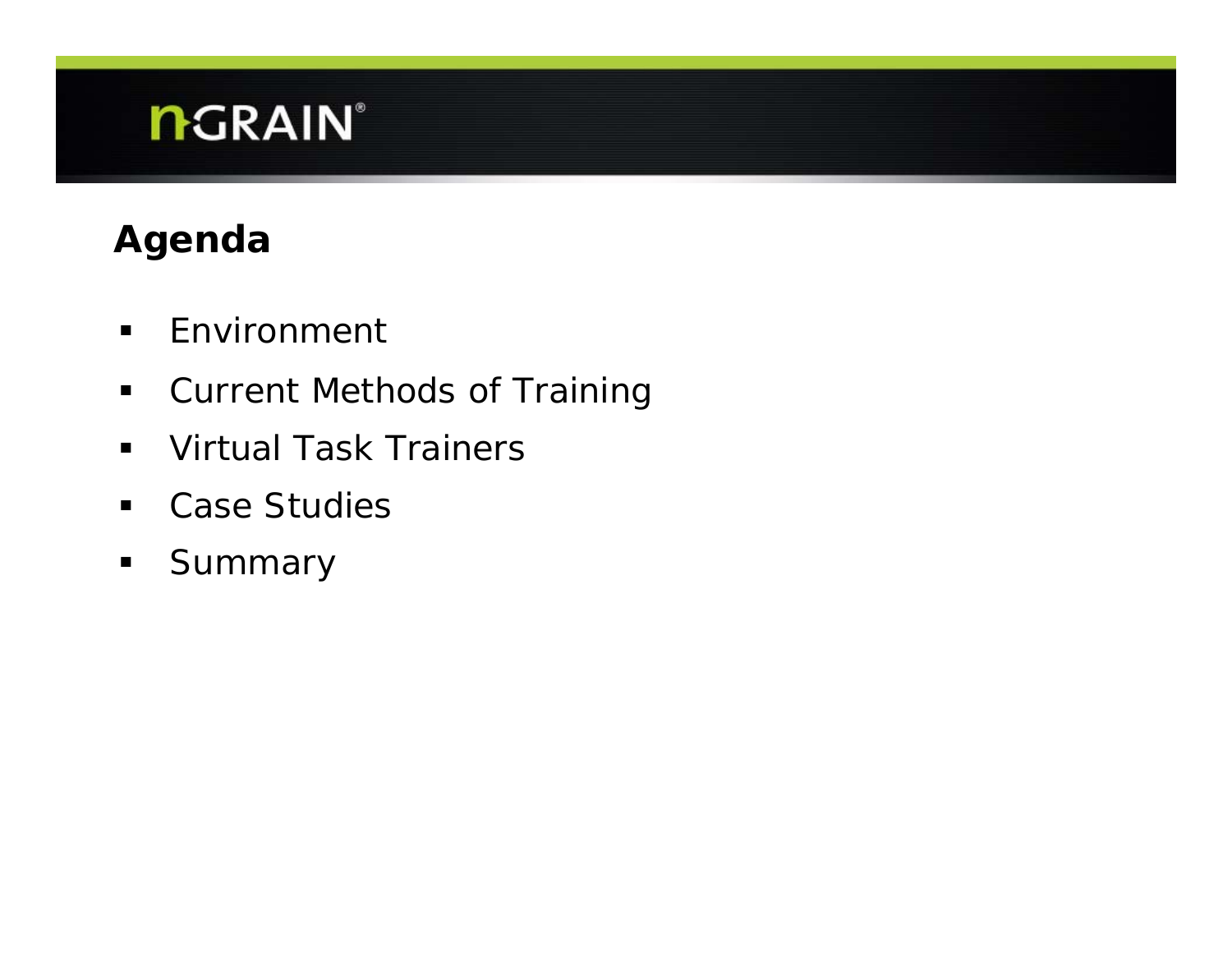### **Environmental Factors**

- High Operational Tempo
- $\blacksquare$  Immediate Fielding of Equipment
- П Reduced Residency Time
- $\blacksquare$  Soldiers Tasked with New Duties
- $\blacksquare$  Systems & Weapons used in harsh environments beyond their planned retirement

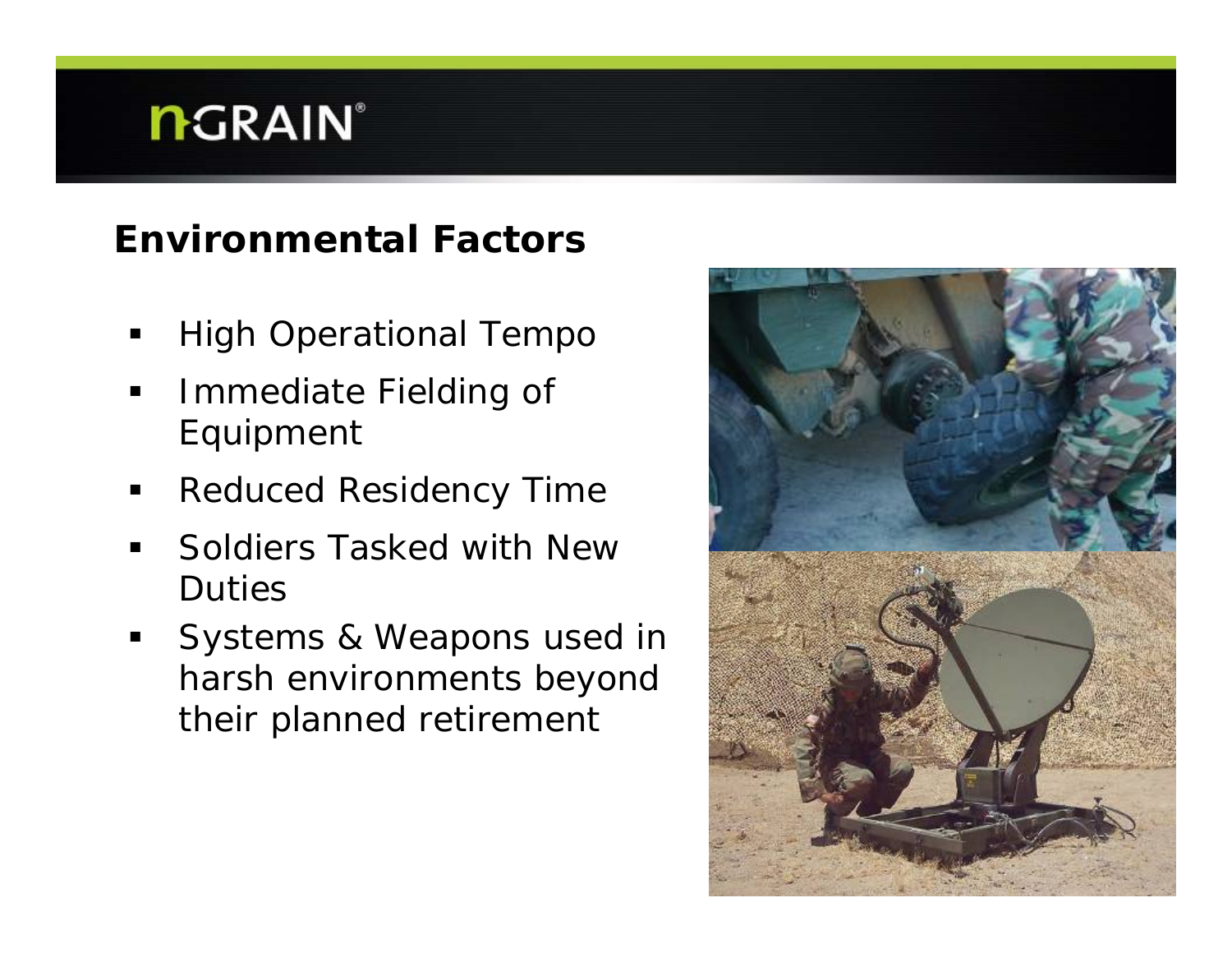**Anytime, anywhere access**

**Low learning effectiveness**

#### **Methods of Hard Skills Training**



- **Anytime, anywhere access**
- **High learning effectiveness**
- **Limited access**
- **High learning effectiveness**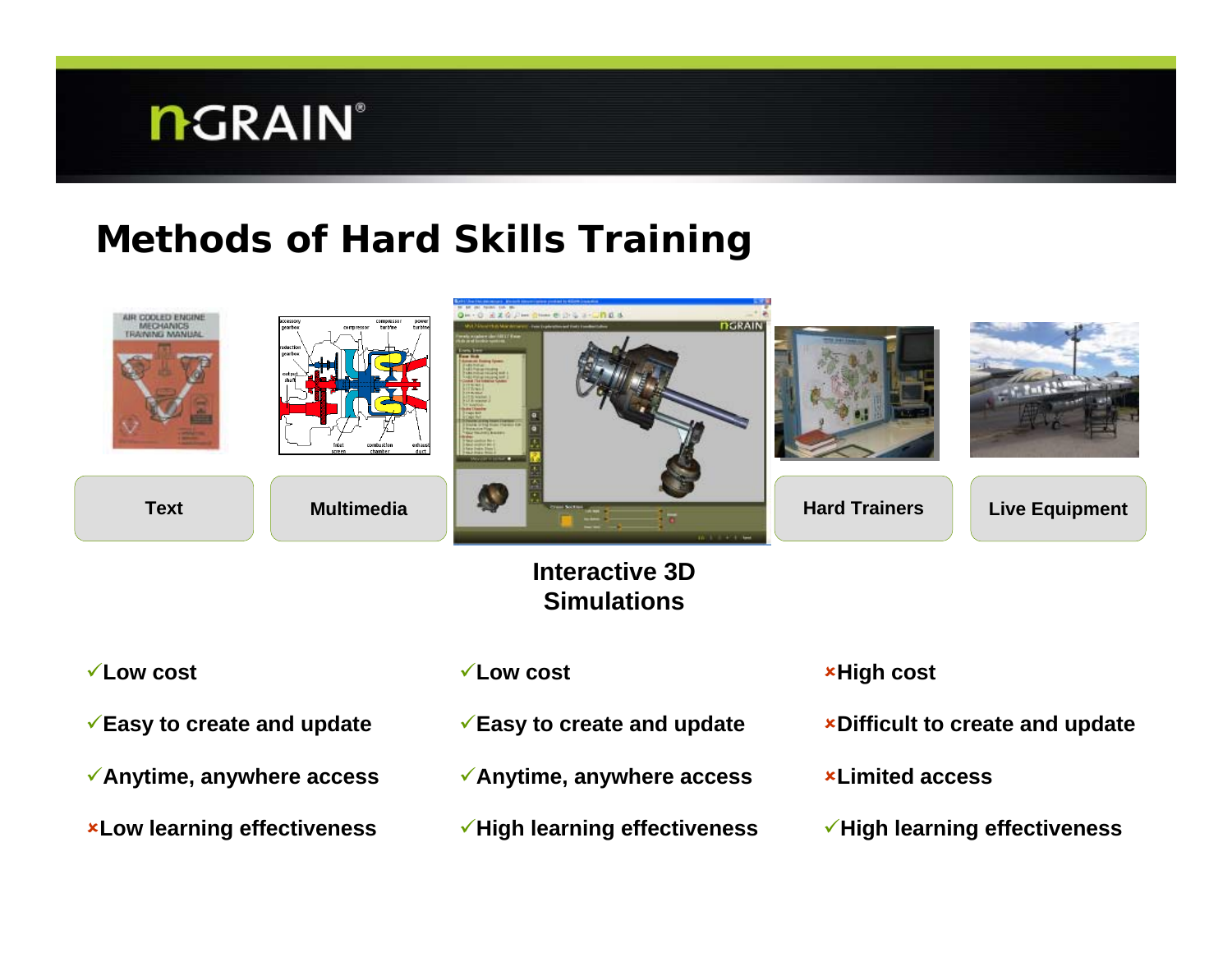#### **Learning Theory**

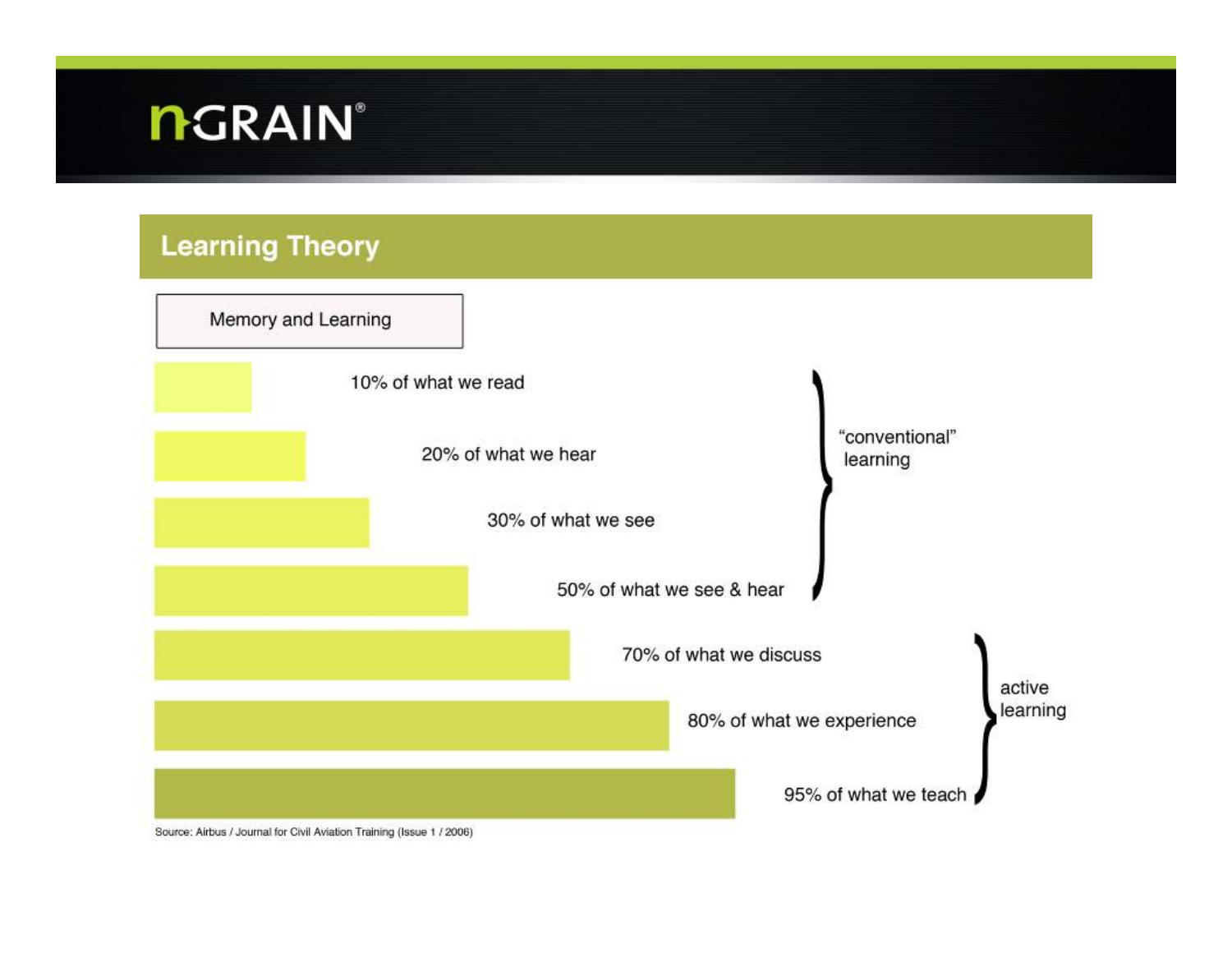#### **Virtual Task Trainer**

- $\blacksquare$  Virtual 3D equipment simulations to:
	- $\blacksquare$ *Familiarize*
	- $\blacksquare$ *Acquire*
	- $\blacksquare$ *Practice*
	- *Test and Validate*
- $\blacksquare$ **ROI: Train 60% Faster**

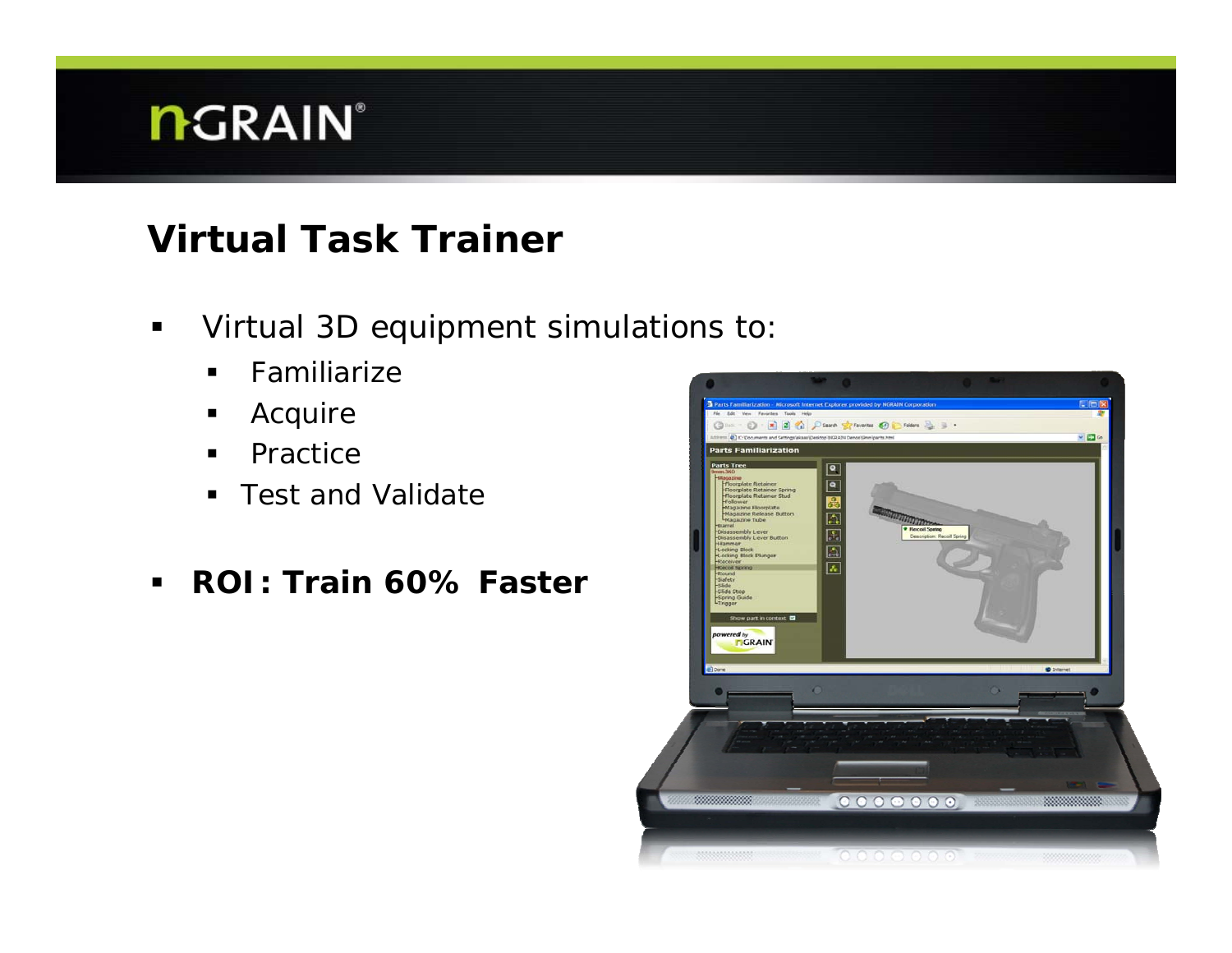#### **Benefits of Virtual Task Trainers**

- $\checkmark$  Let students learn from their mistakes, **safely**
- 9 Let training take place **without the expense** of equipment
- 9 Train **more efficiently**
- **Example 2 Reduce wear and tear on** equipment
- 9 Enable **task-based, on-the-job training**



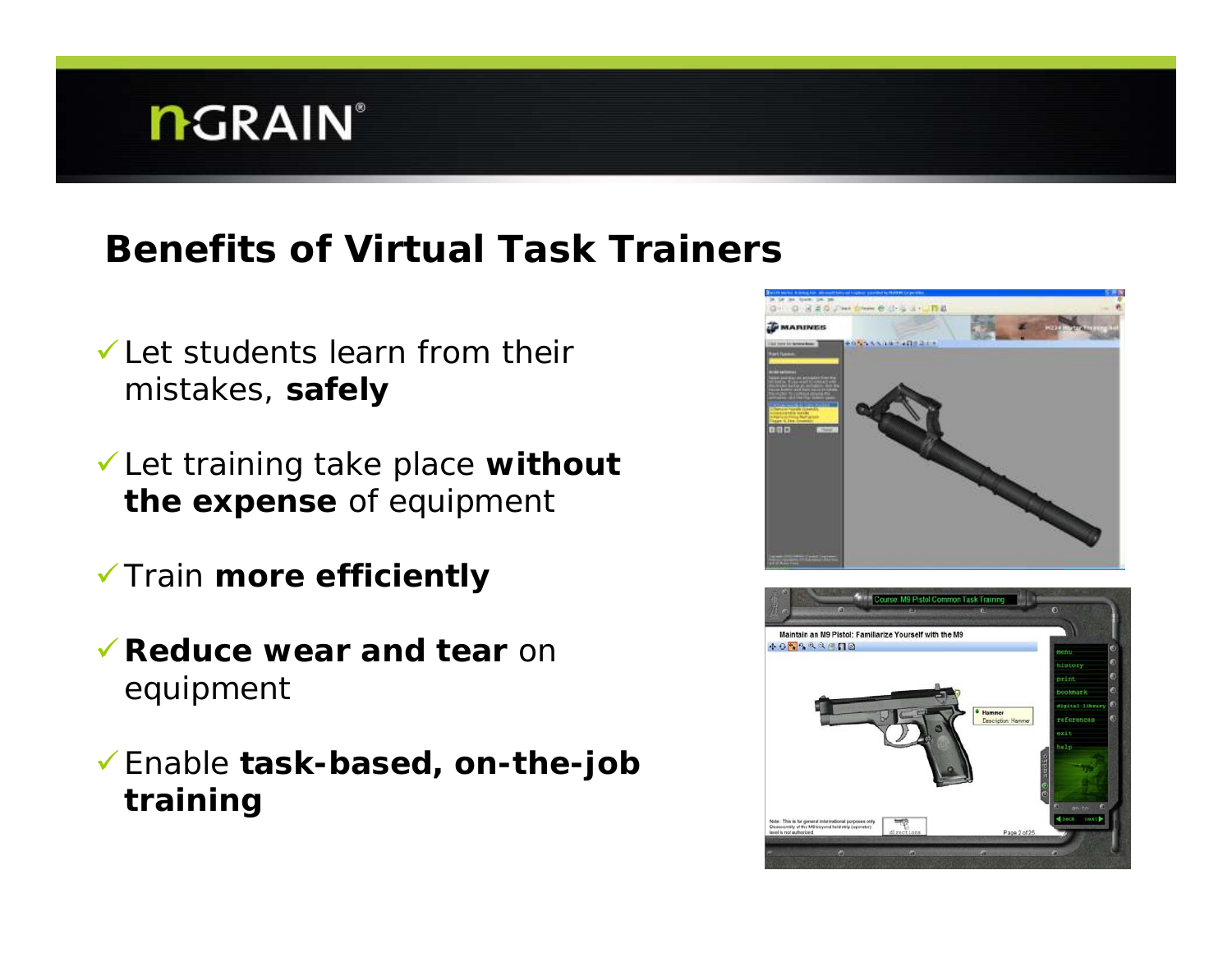#### **Supporting the Lifelong Learning Continuum**

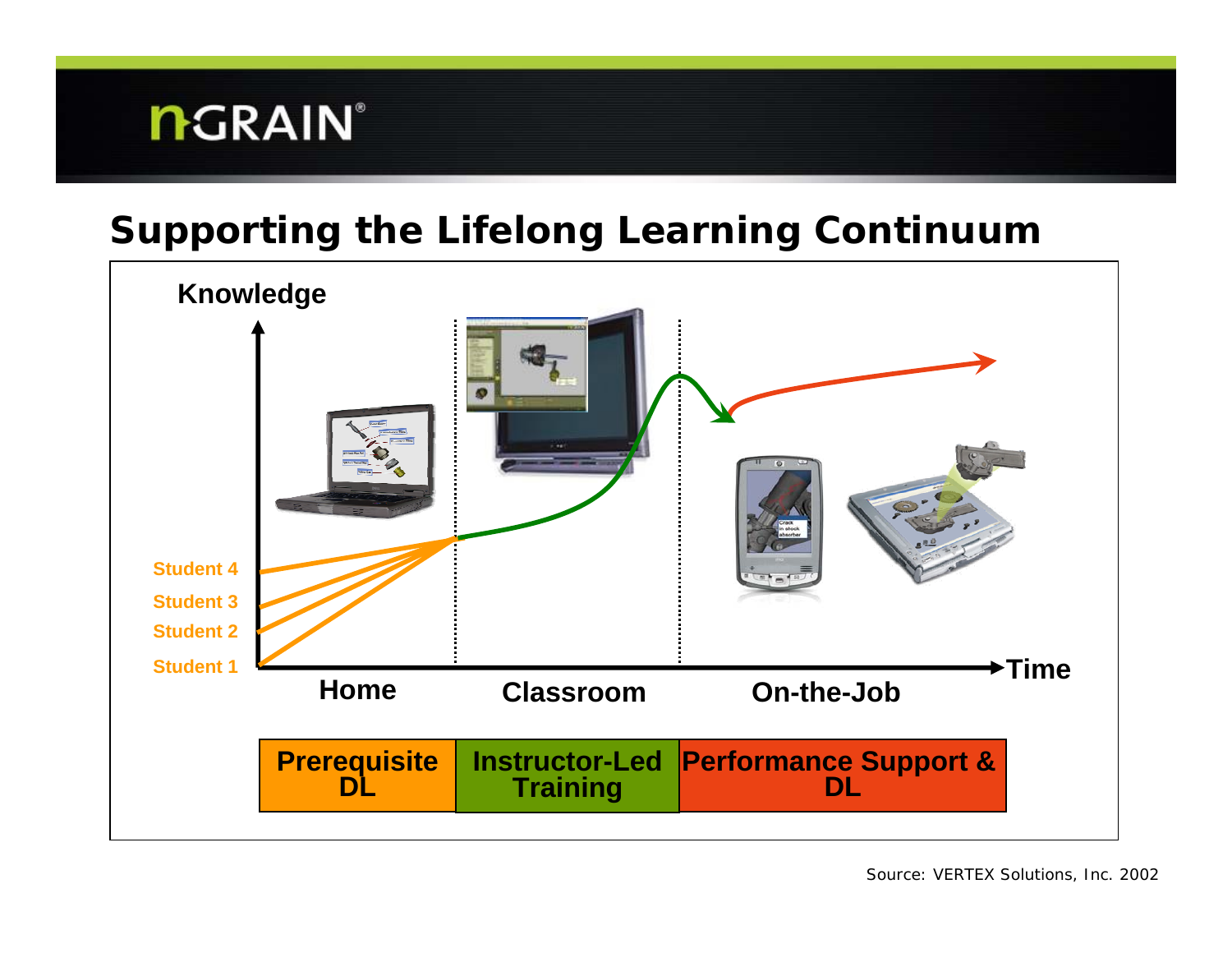#### **Weapons Virtual Task Trainer for the US Army National Guard**

- $\blacksquare$  **Challenge:** 
	- Ш Difficult for instructors to demonstrate assembly and disassembly procedures
- $\blacksquare$  **Objective:**
	- Improve classroom and selfpaced study of individual arms
- $\blacksquare$  **Results**:
	- $\blacksquare$  Increased knowledge of maintenance and assembly/disassembly procedures of small arms



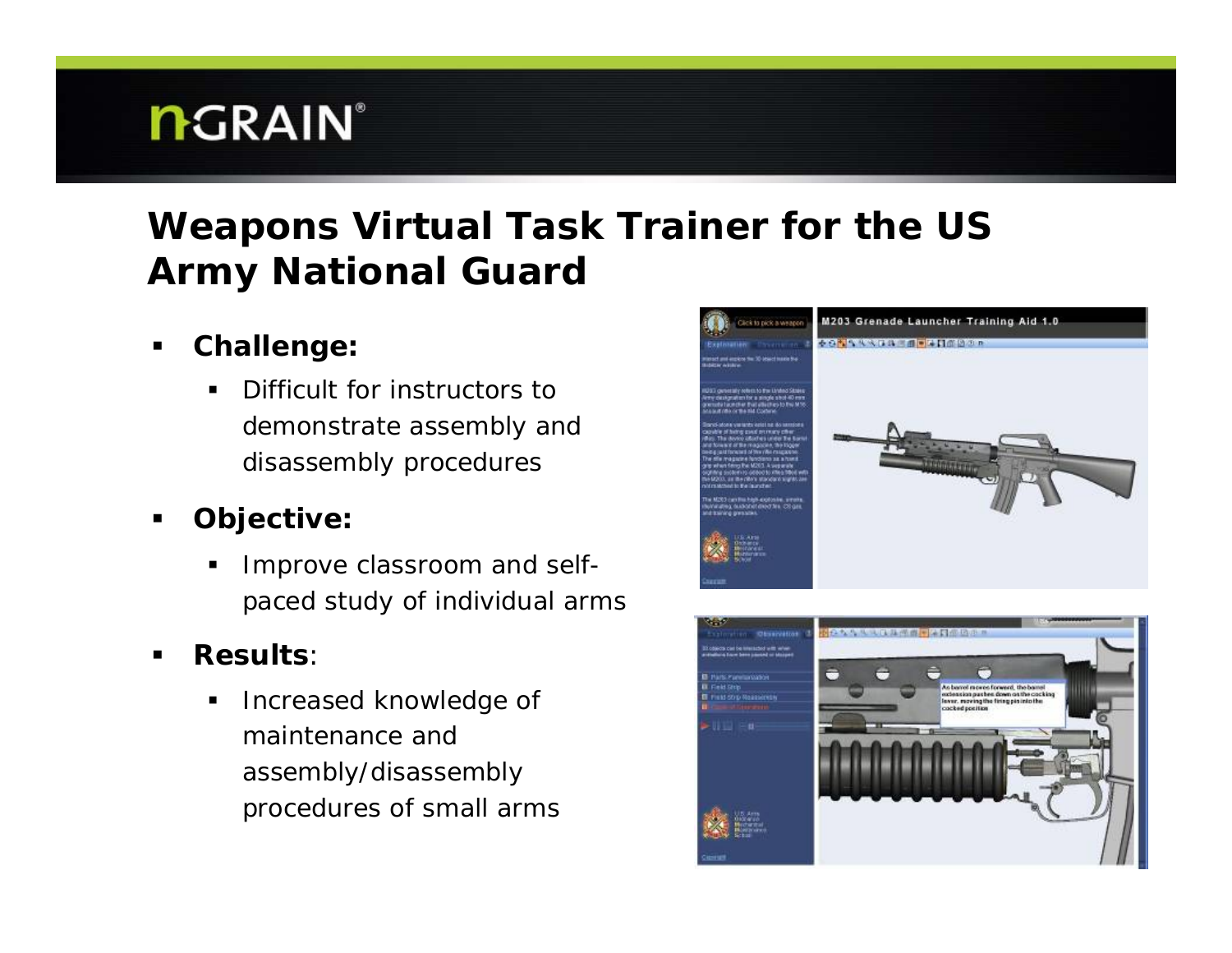#### **ARNG Weapons Training Aid 1.0**

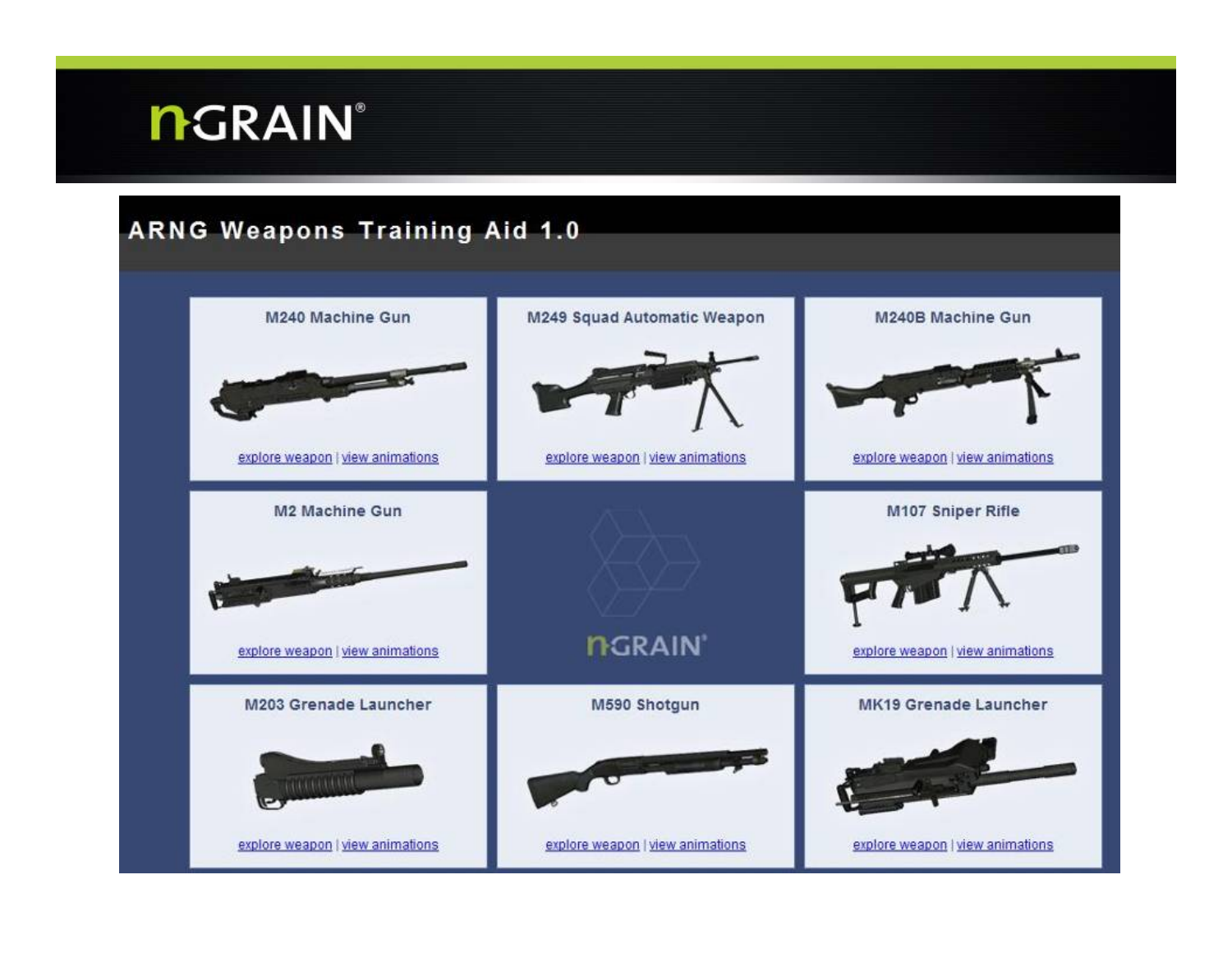### **M224 Mortar Virtual Task Trainer for the US Marine Corps**

- $\blacksquare$  **Challenge:** 
	- Ш Inability for "dummy" weapon trainers to show operation of internal parts
	- $\blacksquare$ High breakage rates
- $\blacksquare$  **Objective:**
	- $\blacksquare$  Effectively train students on equipment internals and interactions
	- Reduce breakage and associated costs
- $\blacksquare$  **Results**:
	- П Improved training, including internals
	- П Reduced equipment replacement costs



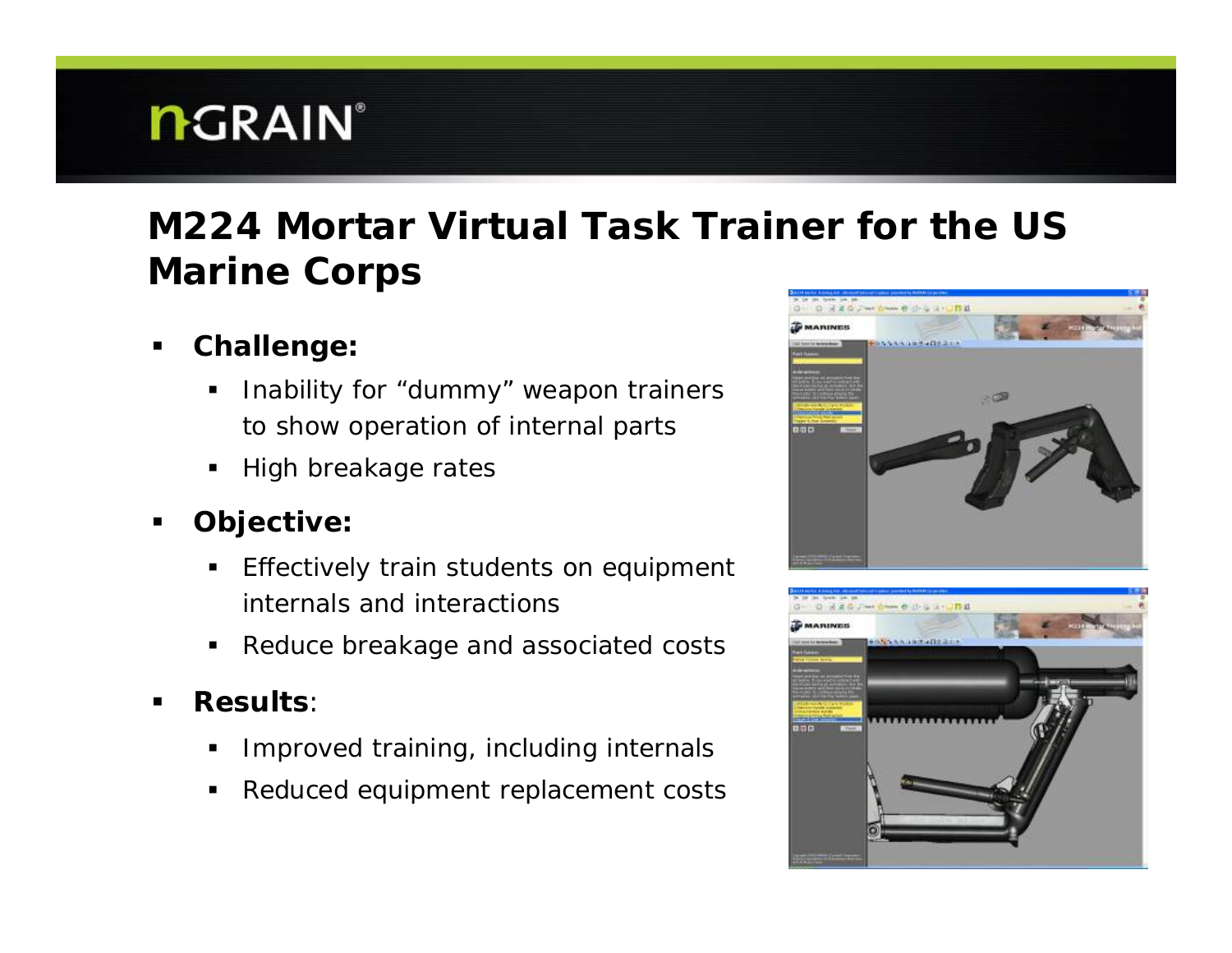### **Summary**

- Virtual task trainers offer numerous benefits:
	- **EXT** Lets training take place even if there is no equipment available
	- More effective for task-based learning objectives
	- **•** Operationally deployable
	- Very suitable for training on internal components